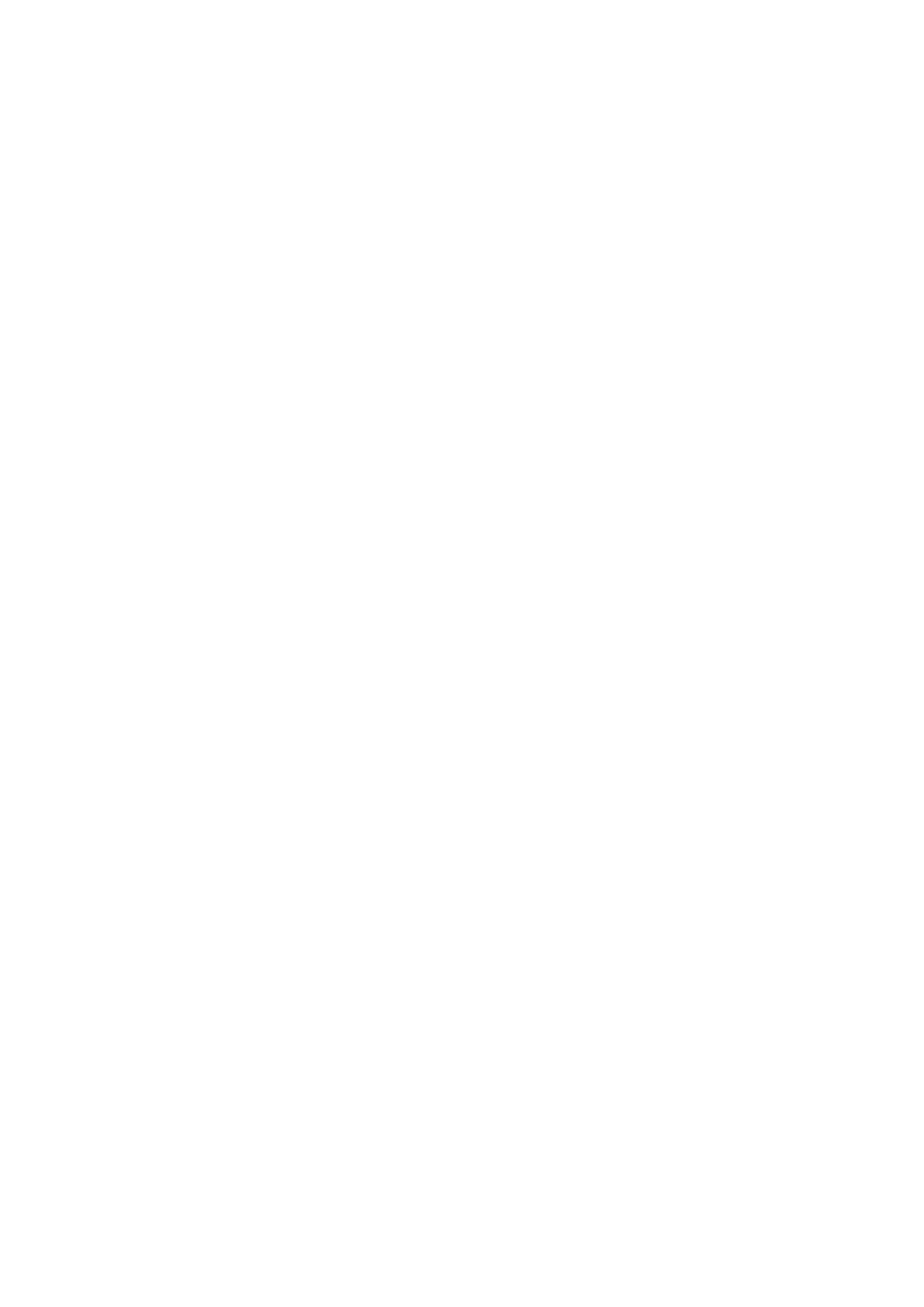

Precaution Statements: P103: Read label before use P273: Avoid release to the environment P280: Wear protectiÀ gloves/protection clothing/eye protection/face protection P302 + P352: IF ON SKIN: Wash with plenty of water P333 + P313: If skin irritation or rash occurs: Get medical advice/attention P501: Dispose of contents/container to approved containers

#### Labeling According to EU Guidelines

Xi: Irritant N: Dangerous for the environment Xn: Harmful

# **SECTION 3: INGREDIENT INFORMATION**

Chemical Identification**:** Solid plastic slow-release deodorizing preparation in the form of a molded urinal screen. It is made from pigmented thermoplastic impregnated with a fragrance composition and coloµ to represent the fragrance. For institutional use only.

Form/Shape: Screen weighs approximately 52g in the form of a circle with open slots and protrusions on 2 sides (6" diameter approximately)

CAS Number: Not applicable since the product is a preparation.

EINECS/ELINCS #: Not applicable since the product is a preparation.

The product is a complex mixture of substances of which the following have been classified as presenting a health or environmental hazard or as having an occupational exposure limit within the meaning of the Directive 67/548/EEC or 1999/45/EC

|            |               |           |                                         | <b>Hazard Classification</b> |    |                     |                          |  |
|------------|---------------|-----------|-----------------------------------------|------------------------------|----|---------------------|--------------------------|--|
| Level (%)  | CAS Nr        | EC Nr     | Substance                               | (Dir. 67/548/CE)             |    | (Reg. CE 1272/2008) |                          |  |
|            |               |           | ETHYLENE-VINYL ACETATE                  |                              |    |                     |                          |  |
| 60-80%     | 24937-78-8    |           | <b>COPOLYMER</b>                        |                              |    |                     |                          |  |
|            |               |           | <b>BENZOIC ACID, PHENYLMETHYL</b>       | R <sub>22</sub>              | Xn | H302                | Acute Tox. 4             |  |
| 7.5-10%    | 120-51-4      | 204-402-9 | <b>ESTER</b>                            | R51/53                       | N  | H411                | <b>Aquatic Chronic 2</b> |  |
|            |               |           | CYCLOHEXANOL, 4-(1,1-                   |                              |    |                     |                          |  |
| $3 - 6%$   | 32210-23-4    | 250-954-9 | DIMETHYLETHYL)-, ACETATE                | R43                          | N  | H317                | Skin Sens. 1B            |  |
| $0.3 - 3%$ | $91 - 64 - 5$ | 202-086-7 | 2H-1-BENZOPYRAN-2-ONE                   | R <sub>22</sub>              | Xn | H302                | Acute Tox. 4             |  |
|            |               |           |                                         | R43                          |    | H317                | Skin Sens. 1             |  |
|            |               |           |                                         | R38                          | Xi | H315                | Skin. Irrit 2            |  |
|            |               |           |                                         | R36                          | Xi | H319                | Eye Irrit. 2             |  |
|            |               |           | 3-BUTEN-2-ONE, 3-METHYL-4-(2,6,6-R51/53 |                              | N  | H411                | <b>Aquatic Chronic 2</b> |  |
| $0.2 - 2%$ | 127-51-5      | 204-846-3 | TRIMETHYL-2-CYCLOHEXEN-1-YL)-           | R43                          |    | H317                | Skin Sens. 1B            |  |
| $0.2 - 2%$ | 106-22-9      | 203-375-0 | 6-OCTEN-1-OL, 3,7-DIMETHYL-             | R38                          | Xi | H315                | Skin Irrit. 2            |  |
|            |               |           |                                         | R43                          |    | H317                | Skin Sens. 1             |  |
|            |               |           |                                         | R36                          | Xi | H319                | Eye Irrit. 2             |  |
|            |               |           |                                         | R <sub>22</sub>              | Xn | H302                | Acute Tox. 4             |  |
| $0.3 - 3%$ | $60 - 12 - 8$ | 200-456-2 | <b>BENZENEETHANOL</b>                   | <b>R36</b>                   | Xi | H319                | Eye Irrit. 2             |  |
|            |               |           | BENZENEPROPANAL, a-METHYL-4-            |                              |    |                     |                          |  |
| $0.1 - 1%$ | 103-95-7      | 203-161-7 | (1-METHYLETHYL)-                        | R38                          | Xi | H315                | Skin Irrit, 2            |  |
|            |               |           |                                         | R43                          |    | H317                | Skin Sens. 1             |  |
|            |               |           |                                         | R52/53                       |    | H412                | <b>Aquatic Chronic 3</b> |  |
|            |               |           | BENZOIC ACID, 2-HYDROXY-,               |                              |    |                     |                          |  |
| $0.1 - 1%$ | 118-58-1      | 204-262-9 | PHENYLMETHYL ESTER                      | R43                          |    | H317                | Skin Sens. 1             |  |
|            |               |           |                                         | R51/53                       | Ν  | H411                | <b>Aquatic Chronic 2</b> |  |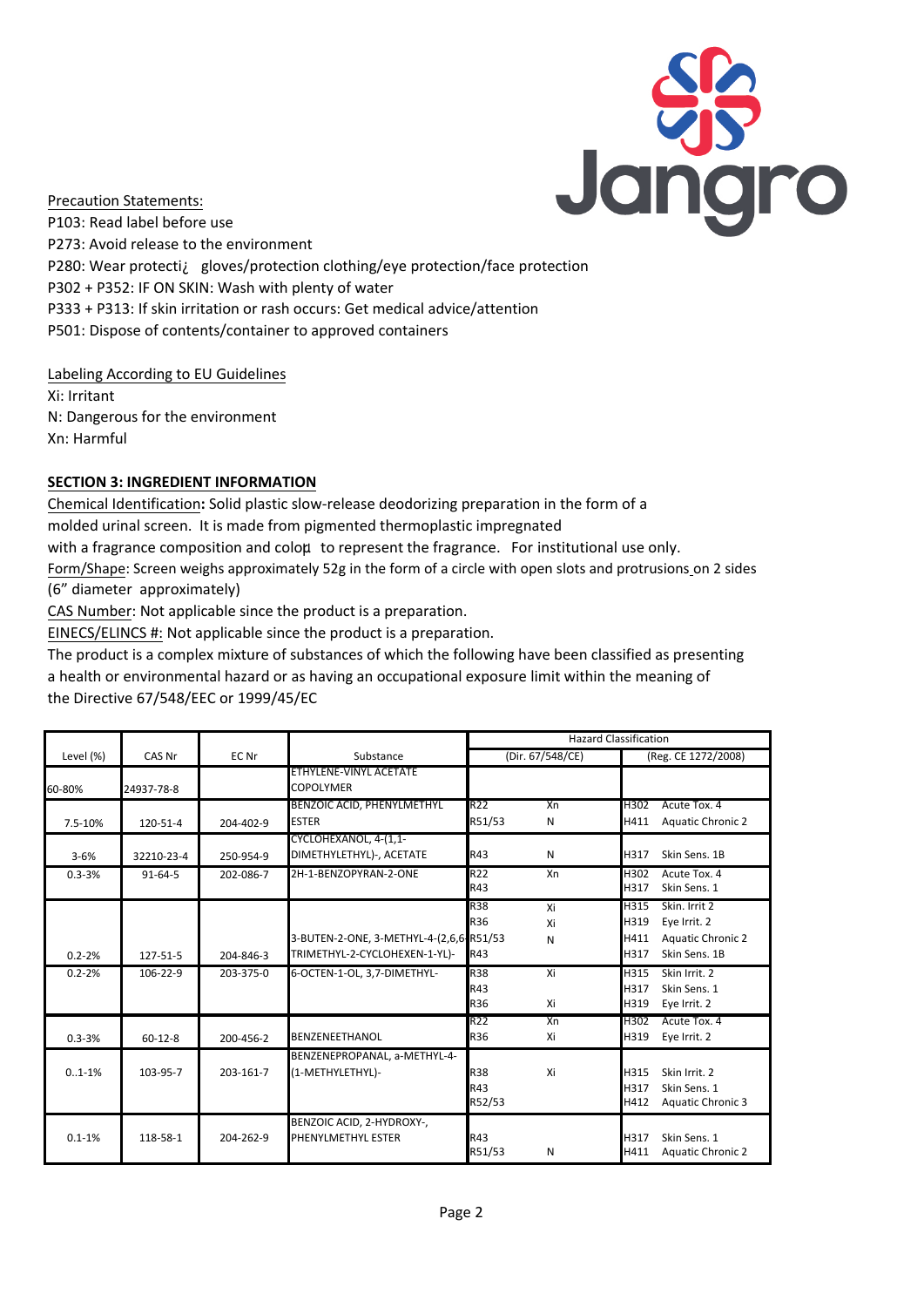

| $0.3 - 3%$ | 1222-05-5      | 214-946-9 | CYCLOPENTA{G}-2-BENZOPYRAN,<br>1,3,4,6,7,8-HEXAHYDRO-4,6,6,7,8,8-<br><b>HEXAMETHYL-</b> | R50/53                   | N        | H400<br>H410 | Aquatic Acute 1<br>Aquatic Chronic 1     |
|------------|----------------|-----------|-----------------------------------------------------------------------------------------|--------------------------|----------|--------------|------------------------------------------|
| $0.3 - 3%$ | $122 - 00 - 9$ | 204-514-8 | ETHANONE, 1-(4-METHYLPHENYL)-                                                           | <b>R22</b><br><b>R38</b> | Xn<br>Xi | H302<br>H315 | Acute Tox. 4<br>Skin Irrit. 2            |
| $0.2 - 2%$ | $122 - 40 - 7$ | 204-541-5 | HEPTANAL, 2-(PHENYLMETHYLENE)-R43                                                       | R51/53                   | N        | H317<br>H411 | Skin Sens. 1<br><b>Aquatic Chronic 2</b> |
| $0.3 - 3%$ | 101-86-0       | 202-983-3 | OCTANAL, 2-(PHENYLMETHYLENE)- R43                                                       |                          |          | H317         | Skin Sens. 1                             |
| < 0.3%     | 68917-33-9     | 232-433-8 | TERPENES AND TERPENOIDS,<br><b>LEMON OIL</b>                                            | <b>R38</b>               | XI       | H315         | Skin Irrit. 2                            |

\*Exact percentage and chemical identity has been withheld as a trade secret.

#### **SECTION 4: FIRST AID MEASURES**

General: No specific acute effects or symptoms are known.

Inhalation: No acute effects expected. If person is feeling unwell, remove to fresh air.

Ingestion: Possibility of ingestion limited due to product form and difficulty to chew and ingest. In the event of ingestion, rinse mouth thoroughly with water.

Skin: Wash off with soap and water.

Eyes: Possibility of eye contact limited. In the event, wash thoroughly with water or approved eyewash.

#### **SECTION 5: FIRE FIGHTING MEASURES**

Extinguishing Media: Use extinguishing media appropriate for the surrounding fire. Water spray, fog or mist. Dry chemicals, sand etc.

Exposure Hazards **:** Thermal decomposition or burning may release a variety of products ranging from simple hydrocarbons to toxic/irritating gases including carbon monoxide and carbon dioxide. Full protective clothing should be worn before a confined fire space is entered. Self-contained breathing apparatus should be worn.

#### **SECTION 6: ACCIDENTAL RELEASE MEASURES**

No special requirements for accidental release required. Apply good housekeeping practices.

# **SECTION 7: HANDLING AND STORAGE**

Usage Precautions: Follow normal good-housekeeping practices. Keep away from direct flames. Avoid direct prolonged contact with painted , stained or varnished surfaces. Storage Precautions: Keep in cool, dry conditions in original containers at no more than 30°C

#### **SECTION 8: EXPOSURE CONTROL AND PERSONAL PROTECTION**

Occupational Exposure limit: Not Established Respiratory Protection: None required under normal usage Protection: Although unexpected, avoid prolonged skin contact. Use chemically resistant gloves as needed. Eye Protection: None required

#### **SECTION 9: PHYSICAL AND CHEMICAL PROPERTIES**

Appearance**:** Thermoplastic urinal screen infused with fragrance oil. Odour: Ocean Mist Odour Threshold: Not determined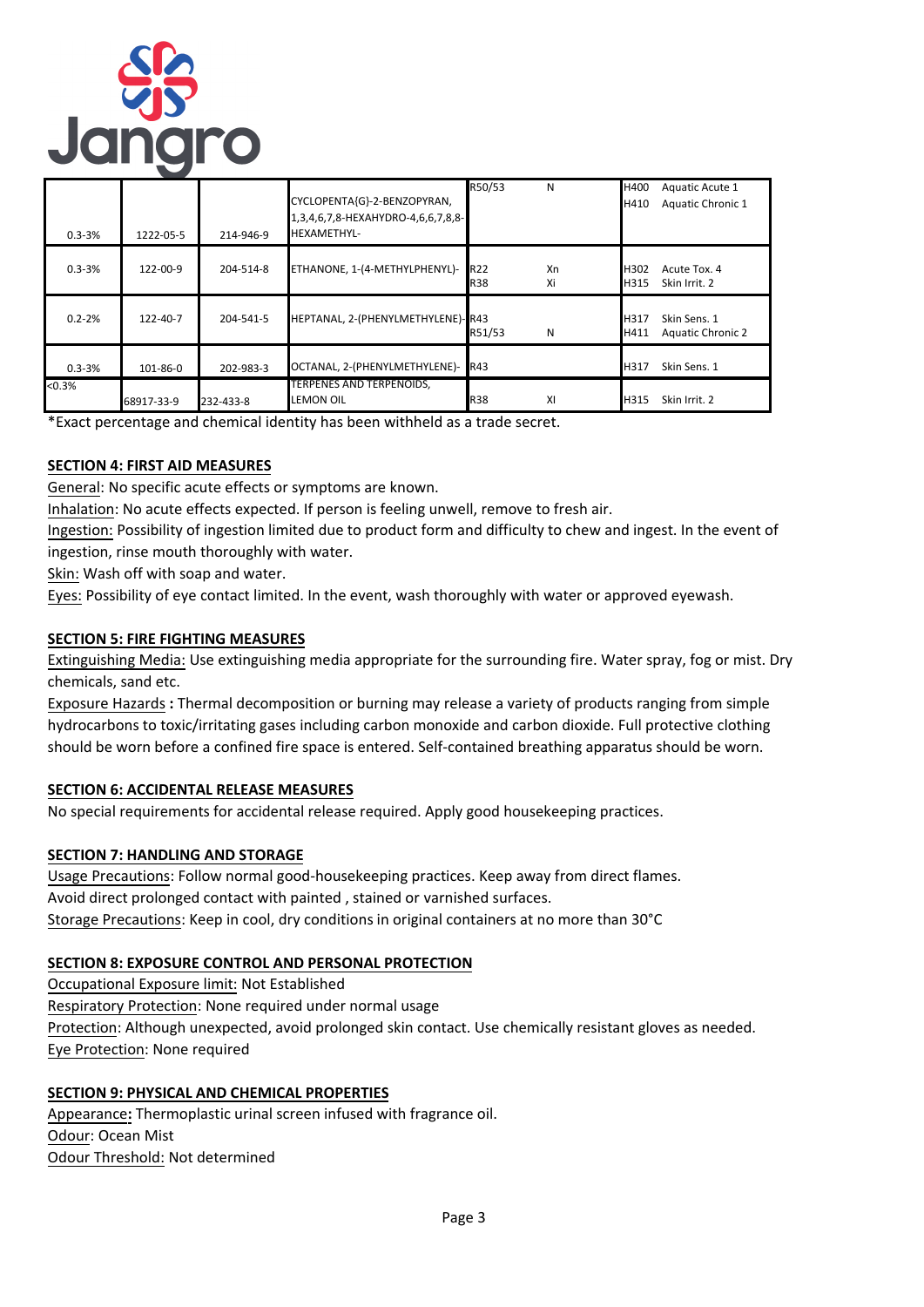

Colour: Blue pH value: Not determined/applicable Melting Pt: Estimated 60°C Boiling Pt: Not applicable. Flash pt: Not applicable. Evaporation Rate: Not applicable. Flammability: Not determined/applicable UEL: Not determined LEL: Not determined Vapour Pressure: Not determined/applicable Vapour Density: Not determined/applicable Relative Density: Not determined Solubility in water: Insoluble. Partition Coefficient: Not determined Auto-ignition Temperature: Not applicable Decomposition Temperature: Not determined/applicable

# **SECTION 10: STABILITY AND REACTIVITY**

Stability**:** Normally stable. Conditions to avoid: Avoid extreme heat and naked flames. Materials to avoid: Strong oxidizing agents. Decomposition Products: None under normal storage conditions.

#### **SECTION 11: TOXICOLOGICAL INFORMATION**

Acute Effects: Ingredients include a small quantity of volatile fragrance chemicals which may contain small amounts of substances that are harmful if swallowed and/or irritating to the eyes and skin. Chronic Effects: None are known. Health Risks: INHALATION: Prolonged exposure to volatile ingredients is unlikely to cause irritation or other adverse health effects. INGESTION: No practical risk of adverse health effects. SKIN CONTACT: No practical risk of adverse health effects. EYE CONTACT: No practical risk of adverse health effects.

#### **SECTION 12: ECOLOGICAL INFORMATION**

No specific information has been established regarding the product. However according to the conventional method of Directive 99/45/EC the product is classified as harmful to aquatic organisms, or causing long-term effects in the aquatic environment. Ecotoxicity: N/A Persistence and Degradability: N/A Bioaccumulative Potential: N/A Mobility in Soil: N/A Other Adverse Effects: N/A

#### **SECTION 13: DISPOSAL CONSIDERATIONS**

Dispose of in accordance with Local Authority requirements e.g., for used product, as household waste